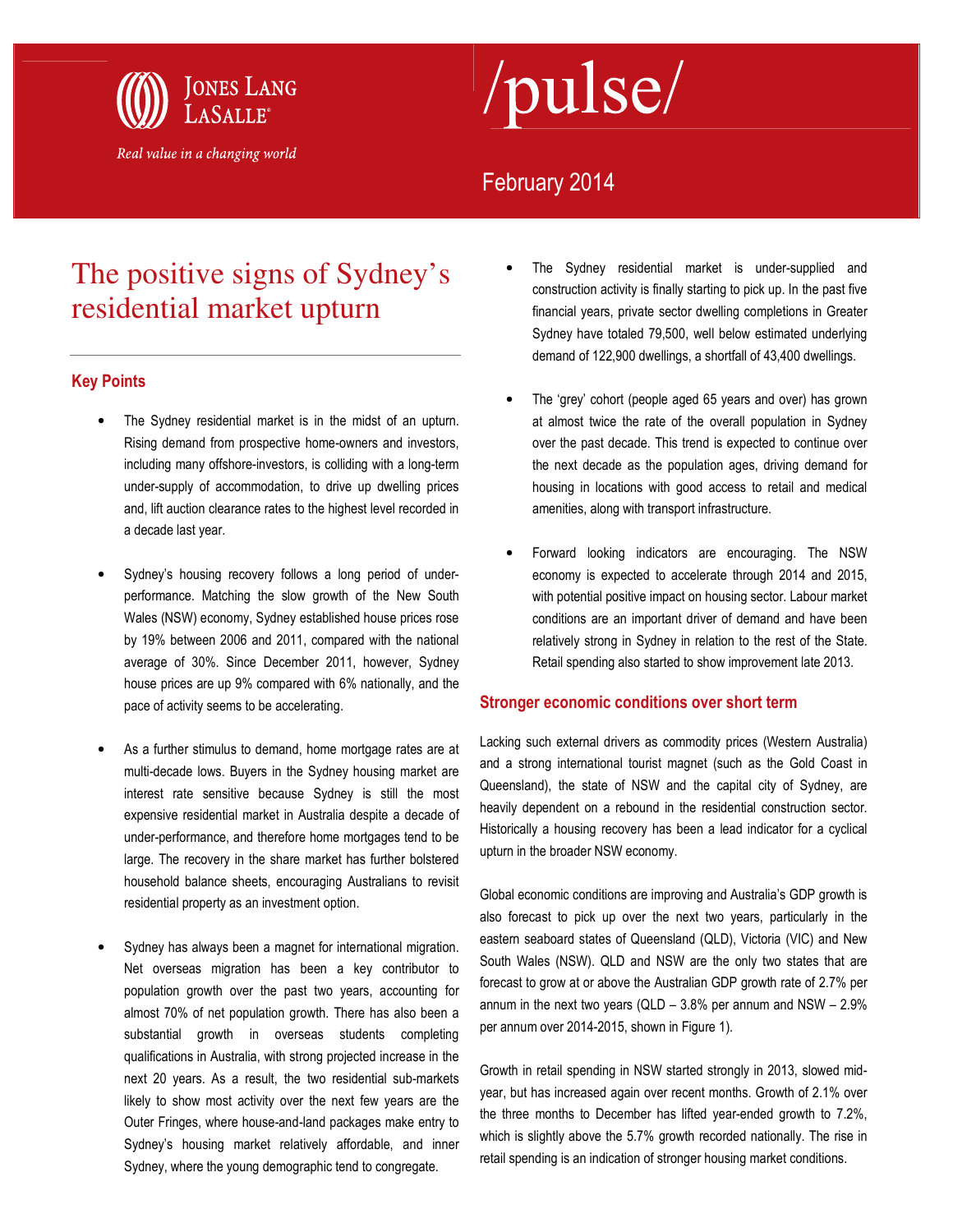

Consumer sentiment in NSW has been strong relative to other states over most of 2013. However it started weakening at the end of last year, reflecting robust price growth. According to the Westpac - Melbourne Institute, the 'Time to Buy a Dwelling' index in NSW dropped 13% in December, down by 22% from its September peak, while the State's measure of housing price expectations is 6% above the national level.

The NSW labour market performed very strongly through 2012 and 2013, with robust employment growth and an unemployment rate below the national average. Nevertheless, total employment in the state peaked in April 2013 and since then almost 50,000 jobs have been lost across the state. Unemployment rose from 5.1% at the start of 2013 to 5.8% in December. NSW employment growth has now fallen to 0.1% over the year to December, slightly below national growth of 0.5%. Sydney's unemployment rate is below that in most of the other major capital cities (with the exception of Perth) and Australia as a whole. The rate of unemployment has also stayed below the last 2009 peak.

Employment growth in Australia is going to continue at the same pace over the next two years but there will be differences across the Australian states. According to Deloitte Access Economics, average annual employment growth of 1.1% per annum is forecast across Australia over the next two years (2014-2015 calendar years), a continuation of the 1.1% increase per annum between 2012 and 2013. Weaker employment growth is forecast in NSW over 2014-2015 compared with 2013, however, Sydney is projected to see stronger demand for office space across the white and blue collar sectors over the next two calendar years.

The Australian unemployment rate is expected to rise from an average of 5.4% over the 2012-2013 period, up to 6.1% over the 2014-2015 periods. The average annual rate of unemployment in NSW and VIC will be in line with the overall country. Western Australia (WA) and QLD will be the only two states with a lower unemployment rate compared with

overall Australia during the next two calendar years, according to Deloitte Access Economics forecasts.

#### Net overseas migration driving demand

Greater Sydney's population of 4.7 million accounts for almost 65% of the State of NSW's population and over 20% of Australia's population. The city's population has risen at a rate of 1.2% per annum over the past decade, with relatively strong growth in the City and Inner South; Blacktown and Parramatta broader SA4 geographical areas.

Net migration, which includes net overseas and interstate migration, has been the key contributor to population growth in metropolitan Sydney and the broader State of NSW over the past two years. Despite losing people to the other states (primarily QLD and WA), NSW has benefited from a pick-up in birth rate (natural increase) and strong net overseas migration since 2010. For example, net overseas migration contributed to 66% of the population growth in the State in FY2013, natural increase made up another 49% of the annual increment, while net interstate migration led to a 15% drop in the State's annual increase in population.

Metropolitan Sydney attracts a large share of the State's overseas migrants. The number of Asian-born people resident in Sydney rose by 4% per annum between 2001 and 2011. The Thai, Mainland Chinese and Indian populations have been increasing at more than 1.5 times this rate, with the latter two groups largely arriving through skilled migration schemes. The share of the Asian born population has gone up to 13% of the overall Australian population in 2011, from 10% a decade ago. Offshore developers from the Asia-Pacific region, including China, have arrived and are looking to cater to local and offshore demand for new apartments.

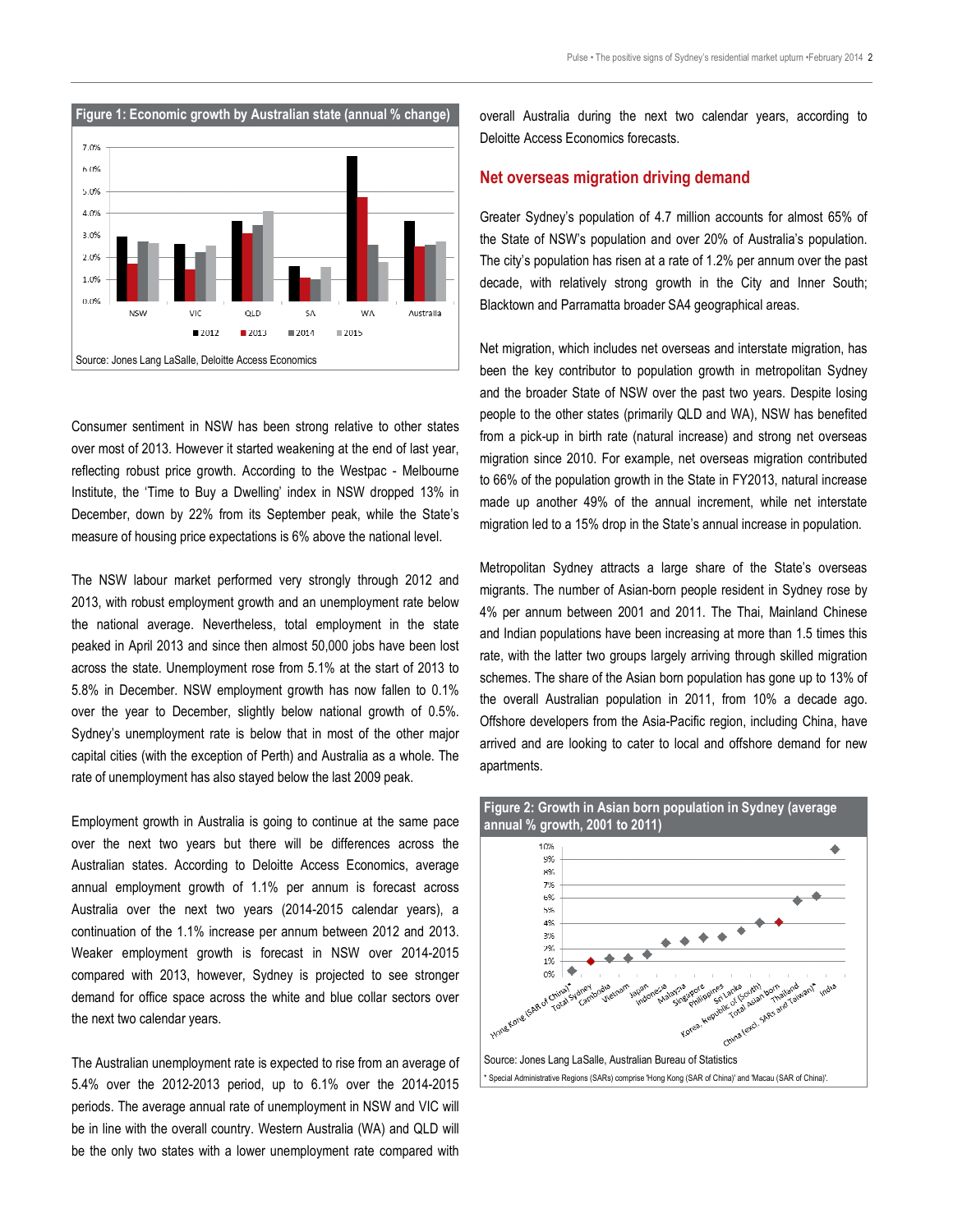According to the Australian Bureau of Statistics' medium growth scenario, Sydney's population of 4.7 million is expected to grow at an average annual rate of 1.5% per annum over the next two decades and reach 6.3 million by 2032. The 'grey' cohort (people aged 65 years and over) is forecast to grow at 2.9% per annum during this period, almost twice the rate of overall population growth. This will have implications for changes in location, type and design of housing stock over the long term. Buyers in this age cohort are likely to seek independent living units / retirement living / aged care accommodation in locations offering proximity to public transport, health and retail amenities.

The NSW Department of Planning and Infrastructure's population projections by Sydney Local Government Area (LGA) indicate that the Sydney City will be the second fastest growing LGA in Sydney, with a projected population growth rate of 2.3% between 2011 and 2031. Within the LGA, Sydney City Council data shows particularly strong projected population growth in the Green Square, City South and Redfern areas in the next five years. In order to satisfy the potential demand for housing in these locations, we expected the continued conversion of sites for residential development in the medium term.

The outer North West and South West regions of Sydney will also be future growth corridors, with Camden, Liverpool and The Hills Shire LGAs projected to see population growth above that across Sydney. As a result, the State Government's infrastructure investment is focused in these areas, with two major pieces of transport infrastructure to be built. The South West Rail Link, scheduled to complete in 2015, is a new twin track passenger rail line from Glenfield to Leppington via Edmondson Park. The \$8.3 billion North West Rail Link is Australia's largest public transport infrastructure project currently under construction and due to complete in 2019. It will deliver eight new railway stations, connecting Chatswood to Rouse Hill in the outer North Western region of Sydney.

#### Strong demand for new residential product

The Reserve Bank of Australia believes that supporting domestic growth is appropriate given low inflationary pressures. The official Cash Rate is at an all-time low at 2.50 per cent. Housing lending rates started declining in May 2012, with the bank standard variable rate at 5.95% in December 2013 (5.1% discounted and 5.3% three year fixed). This is well below the 10-year historical average standard variable rate of 7.3% (discounted 6.7%). The standard bank variable mortgage rate is expected to fall further in 2014 before rising in 2015, according to Deloitte Access Economics forecasts.

Falling interest rates are flowing through to owner-occupier demand, especially in the new segment of the residential market, which is linked to the recent increase in the supply pipeline in Sydney. For example, the number of owner-occupier housing finance commitments was up by 6.2% across NSW in the year to November 2013 compared with the previous corresponding period (pcp) in 2012. Finance commitments for newly completed dwellings rose by 48% in the year to November 2013 compared with the pcp in 2012, and commitments to build new dwellings increased by 14 per cent. Lending for new housing made up almost 14% of all finance commitments. In NSW, buyers of new homes up to the value of \$550,000 and land up to the value of \$350,000 are exempt from paying stamp duty, with part concessions offered for homes up to the value of \$650,000 and land up to the value of \$450,000.



Owner-occupier commitments to purchase established dwellings make up the bulk of all housing finance commitments, at over 85% of all commitments in the year to November 2013 (excluding re-financing of established dwellings). However there was a nominal 2.3% increase in commitments to purchase existing dwellings compared to the corresponding period in 2012. The Australian Government's removal of the \$7,000 first home owner grant for the purchase of established housing and an improving supply pipeline could be explanatory factors.

There has been an increase in housing loans to non-first home buyers, who made up 93% of all housing finance commitments over year to November 2013, compared with 10-year average of 82%. This suggests property upgraders and downsizers have recently dominated the market rather than first home buyers (FHBs).

FHB activity is weak, with a 51% drop in commitments by this buyer type between the year to November 2012 and 2013. As a result, FHB loans only accounted for 7% of all loans in NSW during this period compared with a ten year average of 18%. Despite the low interest rate environment and a doubling of the FHB grant for the purchase of new housing up to the value of \$650,000 in mid-2012 (from \$7,000 to \$15,000), caution among FHBs can be explained by the significant price growth in certain areas of Sydney over the past year, along with the recent subdued labour market conditions.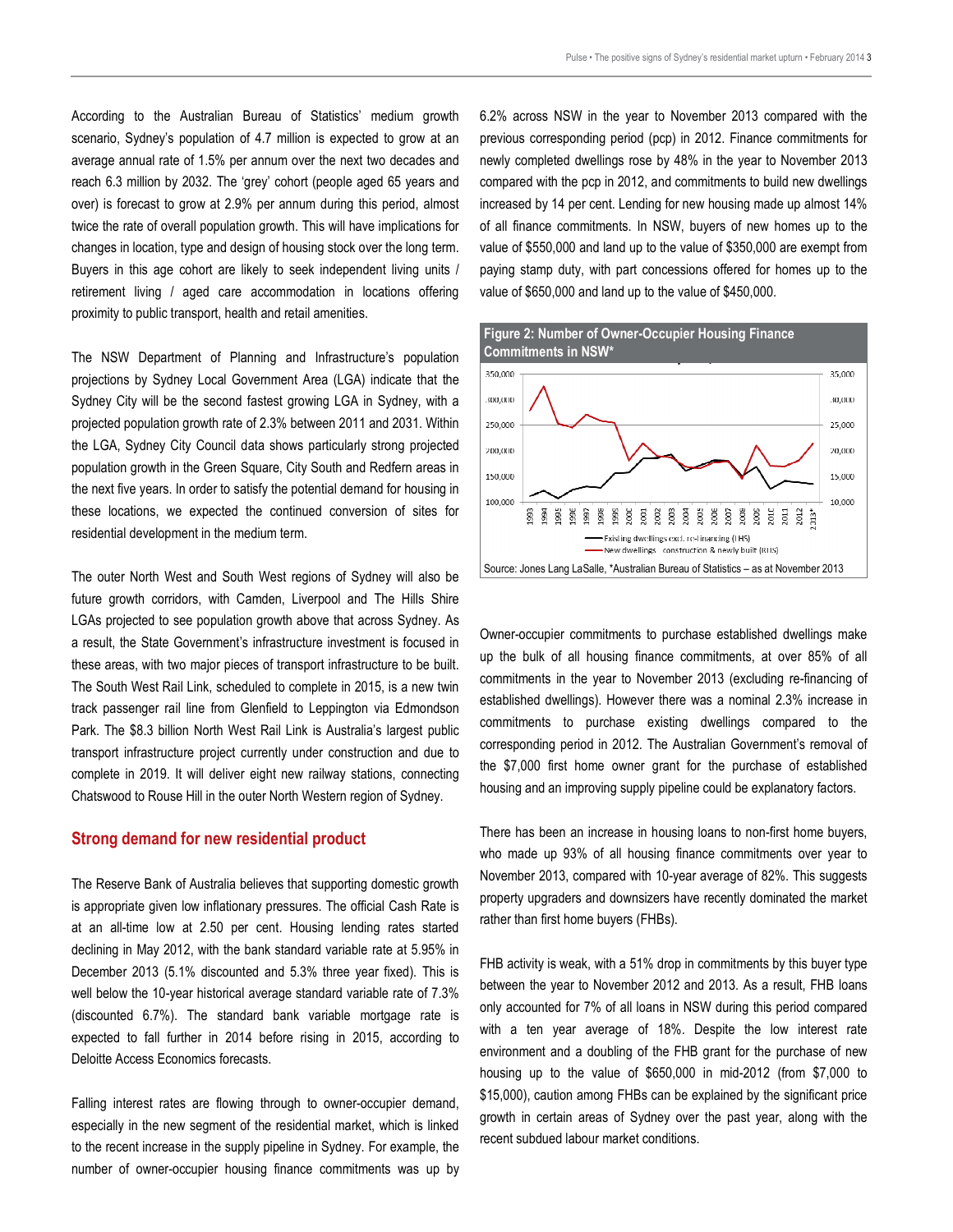On the investor side, both the new and existing residential segments of the market have recorded solid growth in the year to November 2013 compared to the pcp in 2012. In NSW, the value of construction of dwellings by investors rose by 21% to \$2.4 billion and investment in established dwellings for rent / resale increased by 33% to \$39.7 billion (shown in Figure 3).



#### Demand and supply imbalance

The Sydney residential market is under-supplied. In the past five financial years, private sector dwelling completions in Greater Sydney have totaled 79,500, well below estimated underlying demand of 122,900 dwellings, a shortfall of 43,400 dwellings. The net underlying demand for dwellings is the annual change in total new stock required by the population and takes into account the changing household size.

Building approvals data are a good forward indicator of supply and have increased at a rate of 12% per annum over the past five years in Sydney, compared with high density approvals growing at a rate of 26% per annum, buoyed by the stronger price growth recorded in 2013. Apartments made up 55% of all dwelling approvals in 2013, well above the long term trend. Houses and medium density housing made up a lower share of total approvals (37% and 8% respectively).



A breakdown of approvals for high density residential development by region in Sydney shows the concentration of future building activity in the inner city areas, with a significant rise of apartment development in these areas over the past five years, and solid interest in the acquisition of residential development sites. This is a function of changes to planning policy, conversion of commercial / industrial property to residential uses, population growth and a structural change in buyer preferences toward higher density living which includes flats / units / apartments.

A planning response to increase housing supply and jobs has been the NSW Department of Planning and Infrastructure's announcement of the first eight Urban Activation Precincts (UAPs) across Sydney in March 2013. These UAPs include the North Ryde Station Precinct, Epping Town Centre, Herring Road in Macquarie Park, Randwick, Anzac Parade South, Carter Street in Lidcombe, Wentworth Point and the Mascot Station precinct. Since this announcement, there has been significant interest in these locations from investors / developers looking to acquire sites for future residential development. Examples of significant site sales transactions in 2013 include Meriton's purchase of British American Tobacco's site in Pagewood (\$140 million, 1,625 equivalent unit yield) and 19-33 Kent Road, Mascot (\$100 million, 980 equivalent unit yield); Bridgehill Investments' purchase of the Waverley Council Depot site in Zetland (\$82 million, 750 equivalent unit yield); and Toplace Pty Ltd's acquisition of a site on Epsom Road / Dalmeny Avenue, Rosebery (\$75 million, 699 equivalent unit yield).

A shortage of large scale developments, dysfunctional planning rules and increasing demand from developers has resulted in strong prices for approved development sites. Given the challenges and time taken to gain approval for raw sites, it is likely that prices for these sites will continue to rise, driving down developer profit margins. A number of new overseas entrants, who see the Australian residential market as low risk, are prepared to pay a premium as the returns are relatively healthy and market conditions favourable. As a result, local developers are tending to use their expertise in site amalgamation and planning to deliver approved sites to the market for these international buyers to develop.

#### Overseas developers and investors more prominent

The NAB Residential Property Survey Q3/2013 indicated a pickup in foreign investor activity in NSW (16%), particularly demand for new apartments in the CBD and inner city houses over the quarter. Foreign investment proposals to acquire residential real estate for development have dominated in the past few years. In FY2012, \$59.1 billion worth of foreign investment into Australian real estate was approved by the Foreign Investment Review Board (FIRB), with over 25% of this proposed investment being in the residential sector. Of the \$19.7 billion approved investment in residential real estate, almost 80% was for new development, with foreign parties seeking to sell Australian apartments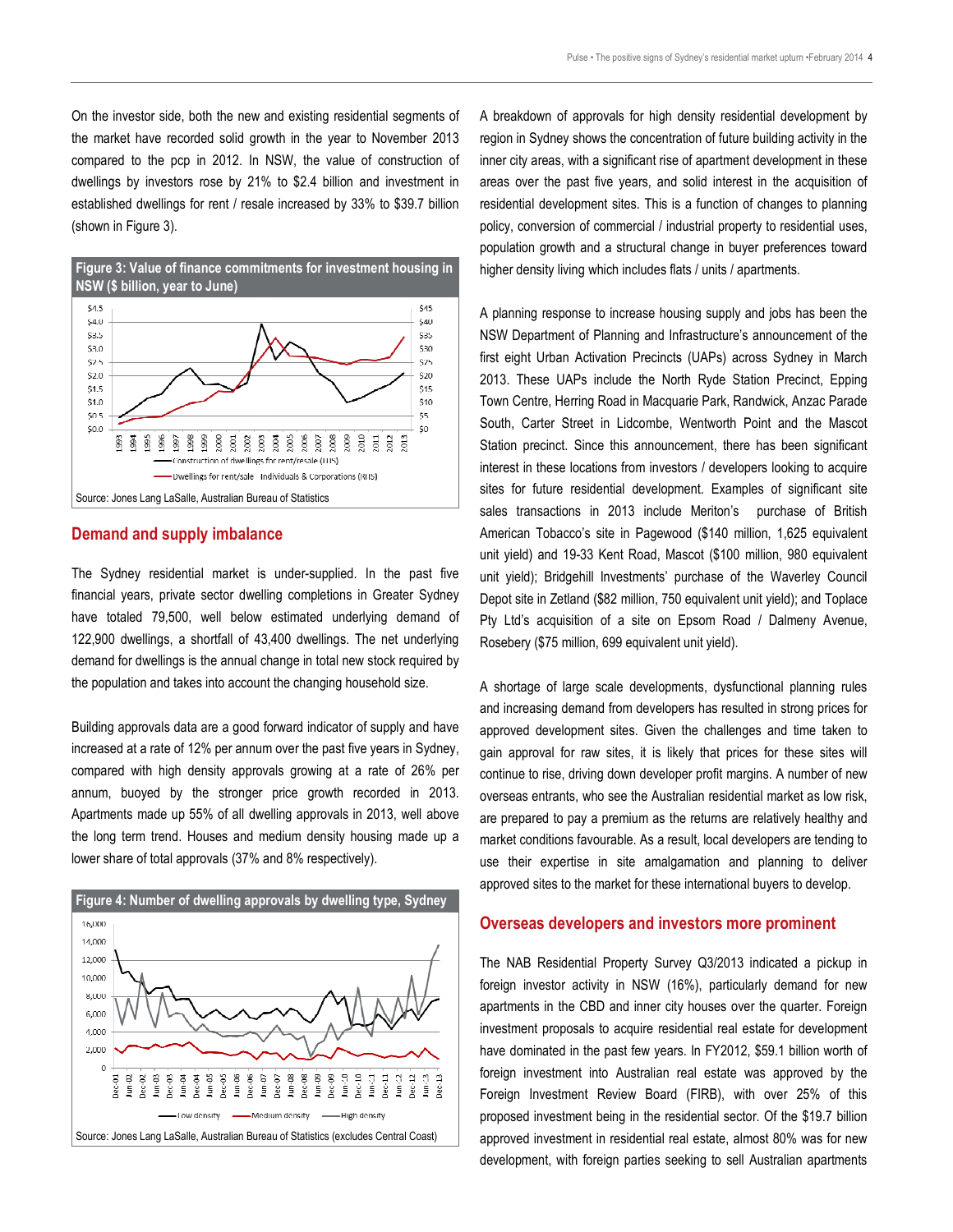'off the plan' in the Asia Pacific region. The approved investment proposals for residential development were largely in NSW and Victoria.



'Cooling' housing policy measures were introduced in China, Hong Kong and Singapore between 2010 and 2013, in order to slow down sales activity, price growth and lower household debt levels in these markets. The measures have included the Home Purchase Restriction (HPR) and a new capital gains tax in China; higher stamp duties in Hong Kong and Singapore; and tighter regulations on bank credit in Singapore. Australia has been a beneficiary, with investors who would have purchased in their domestic market now acquiring property in offshore markets.

The Australian Government's introduction of a new Significant Investor Stream Visa in November 2012, has further spurred overseas migration into the country and real estate investment in the domestic market. The visa requires an investment of at least AUD\$5 million into complying investments and approved applicants to spend a minimum of 40 days a year in Australia over the four-year visa period. The visa has no upper age limit, does not require to have English proficiency, which is part of the skilled migration check list, and the main applicant does not have to meet the business points test.

Local and offshore residential developers and investors are also keen to capitalise on the growth in overseas students in Australia over the past decade. According to the Australian Government - Australian Education International data, course completions by overseas students increased at an average annual rate of 6.1% between 2003 and 2012, compared with 3.4% per annum growth in overall course completions. Demand for Australian education is dominated by students from Asian countries (particularly China and India) and the NSW usually attracts the largest share of these students. The Organisation for Economic Cooperation and Development (OECD) Education at a Glance 2012 report showed that Australia was the third most popular destination for international students in the world in 2010, behind the United States and the United Kingdom. The solid historical and projected growth in international

students will flow through to demand for specialist student accommodation, the private rental and/or buyer markets.

#### Solid price and returns growth

The residential property price cycle last bottomed out in 2012, following the 2007-2008 global financial crisis, despite the Australian economy faring relatively well in relation to most other developed economies. Since then most capital city markets have seen recovery in price growth. Capital value growth is outstripping rental growth, eroding rental yields but having a positive impact on residential property returns.

Dwelling prices in Sydney were subdued over the past three years, but values for established and new houses have been rising faster than inflation over the past year, following a recovery in demand indicators such as high auction clearance rates, high sales volumes, reduced selling periods and lower price discounting. The Australian Bureau of Statistics recorded an 11.4% rise in Sydney established house prices over the year to September 2013 – the highest rate of growth of all the capital cities and above the five year average annual growth of 3.4%.



Prices for new project homes in Sydney have increased more rapidly in Sydney (5.0% between Q3/2012 and Q3/2013) than in other capital cities and faster than the five year average (3.6%). Further evidence of positive demand in the new dwelling segment of the market is the previously mentioned rise in new housing finance commitments over the year to September 2013 quarter.

In the apartment market, RPData – Rismark reported a 21% rise in unit sales volumes in Sydney over the three months to September 2013 compared with the same period in 2012. A 9.2% increase in values was recorded over the year to November 2013, above the 5.5% five year average (see Figure 7). In the past six months, strong sales rates have been recorded in apartment projects being sold off the plan in Sydney's CBD, the city's Inner South, North and West. Projects located close to public transport, education, health and retail amenities, are being highly sought after by local and offshore buyers. Potential local and offshore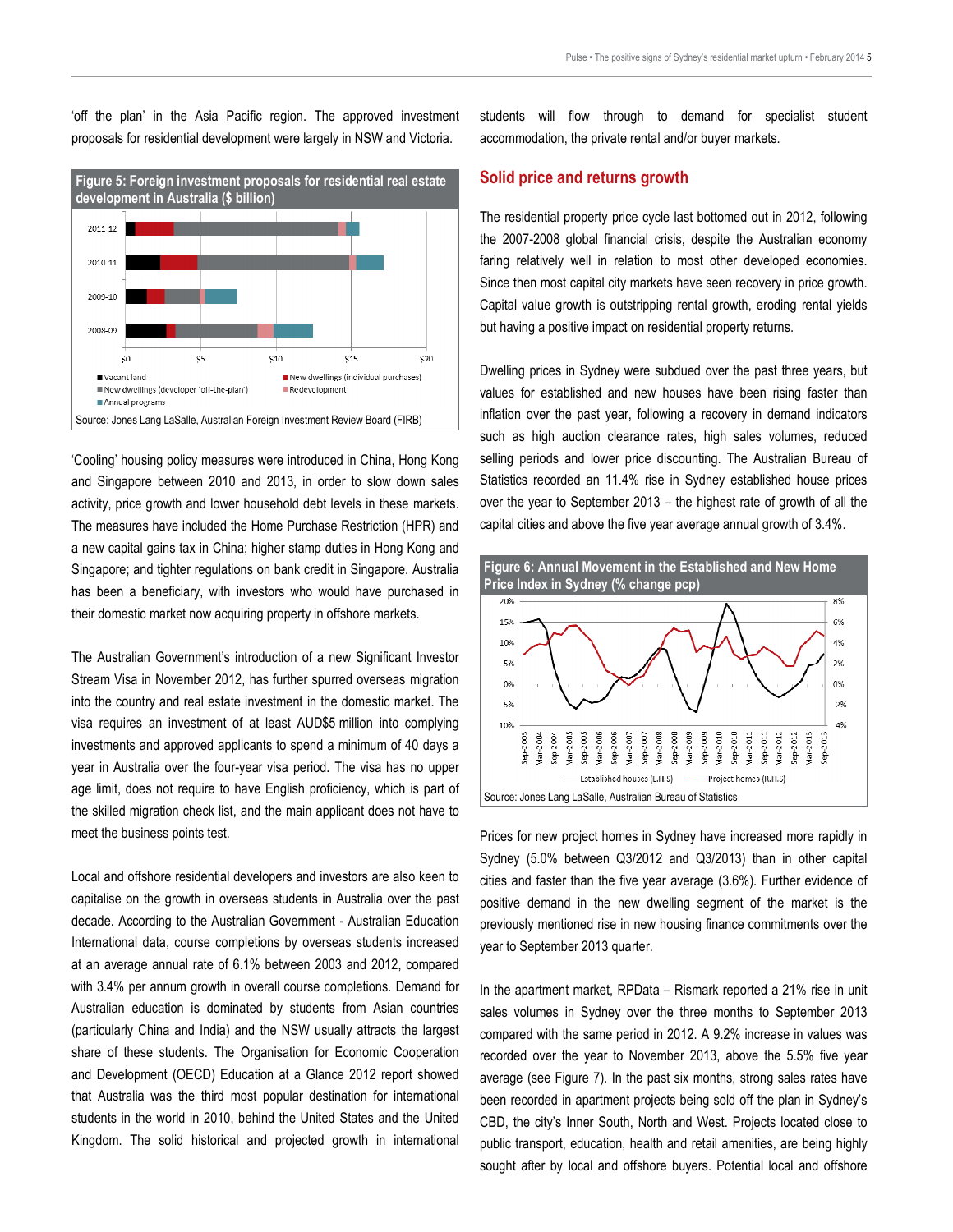buyers are invited to submit expressions of interest, including a refundable deposit amount, which has ensure good sales rates on the official day of project release.



#### **Conclusion**

The key question is how long will the market upturn last in Sydney?

The short term outlook for the Sydney residential market is favourable.

- NSW economic growth is projected to improve over the 2014- 2015 period and interest rates should remain low this year, both being positive cyclical drivers of residential demand.
- Underlying demand will remain strong, given solid population growth projections in Greater Sydney, particularly in Inner Sydney, Outer North and Outer South Western Sydney locations. Net overseas migration will continue to be a key driver of population growth in the city. This has already been the case since introduction of the Significant Investor Stream Visa in 2012, cooling housing policy measures in select Asian countries such as China, Hong Kong and Singapore.
- Housing construction has been particularly low in NSW over the past decade and is likely to be a key driver of economic growth in the state over the next few years. As a result, the supply-demand imbalance should improve, as completions pick up over the 2014-2015 period, particularly in the apartment segment of the market.
- A potential area to watch is the sustainability of price growth, that is, prices being paid for the acquisition of residential development sites and also the developed end product. Development margins have started declining, with the potential to constrain the projected supply pipeline.

• Another cautionary factor is the labour market, which is yet to demonstrate sustainable improvement. Jobs growth was weak in 2013 and the NSW unemployment rate increased from 5.3% in April to 5.9% in October. However, employment forecasts suggest that the NSW labour market will be stronger than most other states over the medium term.

| Sydney residential market indicators |                              |                         |
|--------------------------------------|------------------------------|-------------------------|
| Indicator                            | Level as at<br>November 2013 | <b>Annual</b><br>Change |
| <b>Median price</b>                  |                              |                         |
| House                                | \$749,995                    | 13.3%                   |
| Unit                                 | \$547.500                    | 9.2%                    |
| <b>Median weekly rent</b>            |                              |                         |
| House                                | \$581                        | 4.5%                    |
| Unit                                 | \$509                        | 4.1%                    |
| Gross rental yield                   |                              |                         |
| House                                | 3.9%                         |                         |
| Unit                                 | 4.7%                         |                         |
| Overall vacancy rate*                | 2.1%                         | $-0.8%$                 |
| Annual return*                       | 14.5%                        |                         |
| 10-yr average annual return*         | 7.2%                         |                         |

Source: Jones Lang LaSalle, RPData-Rismark; \*Real Estate Institute of Australia – REIA (data as at Q3/2013 and change is between Q3/2012 and Q3/2013). REIA's annual and average returns incorporate the growth in overall median prices (capital growth) together with the percentage returns derived from net rental income.

#### **Rupa Ganguli**

Director, Residential Research – Australia Jones Lang LaSalle tel: +61 2 9220 8496 rupa.ganguli@ap.jll.com

#### **David Rees**

Head of Research & Consulting, Australia Jones Lang LaSalle tel: +61 2 9220 8514 david.rees@ap.jll.com